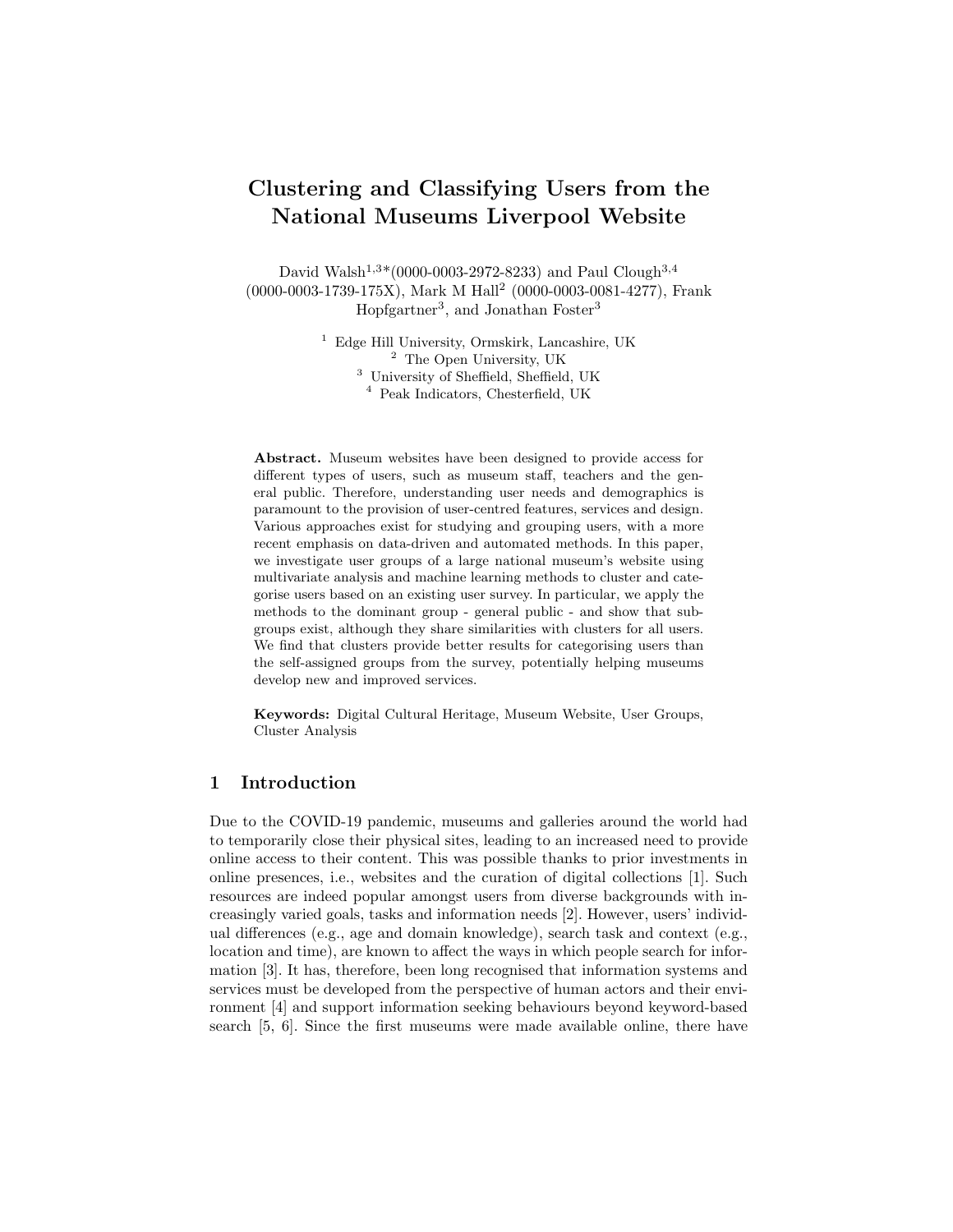been attempts to grow and enhance the use of the online collections, generally based on a categorisation of their users. The diversity in users of digital cultural heritage has resulted in a strategy that simplifies the virtually unlimited possibilities of user-profiles by creating generic groups or categories of users - 'stereotypes' [7]. These groups are sometimes as abstract as novice or expert [5], but more commonly, user groups are created based on profession (e.g., curator, librarian, researcher, teacher or student). Alternative groups have been based on user interest or motivations (e.g., tourist, explorer, general user) or age group (e.g., adult, child) [8].

Manually defining user groups can be time-consuming and difficult; therefore, approaches to automate the process, such as clustering and automated persona generation [9], must be applied. In this paper, we use multivariate analysis and machine learning methods to study groups at The National Museum Liverpool (NML), a collection of seven museums that cover a wide range of areas from art galleries to natural history and slavery. The NML provide a publicly accessible website, allowing users to access information about the physical museums, as well as digital collections. In a previous study of NML users, Walsh et al. [10, 11] conducted an online survey to gather information about users and their purpose of visiting the museum website. They identified that a large proportion of the NML website users  $(49\% \text{ n} = 253 \text{ from } 514 \text{ respondents})$  considered themselves as 'General Public' [12], a finding common in other studies [13]. In this paper, as well as studying groups across the population as a whole, we focus on analysing users who describe themselves as General Public to better understand the homogeneity of this group and whether sub-groups exist. This study addresses the following research questions:

RQ1 How do cluster analysis results compare with the self-assigned groups? RQ2 Do sub-groups exist within the self-assigned General Public group? RQ3 Can we classify the users based on the identified clusters?

The remainder of this paper is structured as follows: In Section 2, we discuss existing work to understand and classify digital cultural heritage users, particularly using cluster analysis; in Section 3, we describe the study we undertook and our methodology. Sections 4 and 5 present and discusses the results, and Section 6 concludes the paper and provides directions for future work.

# 2 Related Work

There have been numerous past studies on categorising users of cultural heritage resources (see, e.g., [14]). Often the focus has been on users connected to the museum in either a professional/expert capacity or the lay user/non-expert/novice [5]. Groups, such as the General Public (GP) [10], present an opportunity to explore more nuanced categorisations, thereby expanding the field of study to include potential sub-categories or even new groups.

Fundamentally, the characteristics of professional users have been linked to high levels of training and experience, a good knowledge base of required tasks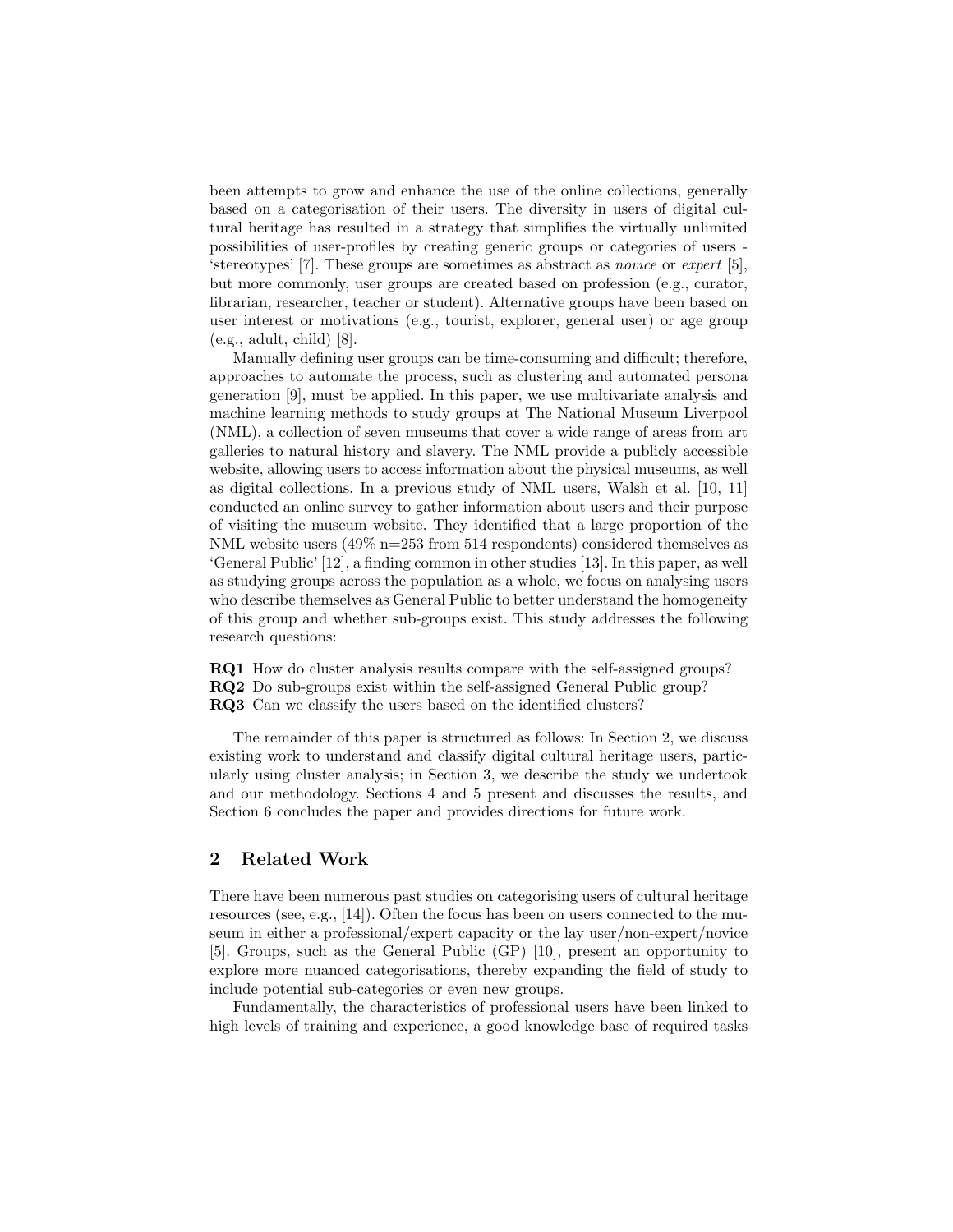and systems, and expertise in the field of cultural heritage [15]. Recognition of this particular user group culminated in the term MIP(Museum Information Professional) as someone working with information resources, and a goal of meeting user needs both internally and externally to the museum [16]. There are sub-categories within the expert/professional category, often based on role/occupation, such as academic, archivist, student and hobbyist. At the other end of the spectrum are novices/non-experts or lay-users who have limited or no formal training in either the systems [15] or subject knowledge [17, 18] but visit the museum and/or its website for personal interest. Cifter [8] states that "knowledge of the task, information needs and system expectations" are the expert's main distinction.

The hobbyist or non-professional users fit between the extremes of expert and novice [19, 2, 20, 21, 22], sharing with the expert a knowledge of cultural heritage, but mainly in specific domains and being like the lay user with a focus on personal reasons. Casual-leisure users are closely related to novice or hobbyist groups. However, they are typically only "first and short-time visitors" [23] who have stumbled upon [the digital] collection. In this respect, they are similar to Falk's experience seekers [24], who wander into the physical museum just for the experience. Villaespesa [13] studied the Metropolitan Museum of Art's collection users and found that non-specialist users needed better clues to navigate and explore the collection, highlighting thus a lack of knowledge of the collection(s) and the system/website.

In Booth's study of visitors at the London Science Museum [25], the category of 'general visitors' was identified as those seeking general information (e.g., museum opening hours or prices); whilst all other user groups (educational visitors and specialist visitors) were seeking more detailed information. Similarly, the CULTURA project identified 3 groups (professional researchers, apprentice investigators, informed users) who shared some level of domain knowledge. All other visitors were categorised as general public [26].

Although work on identifying user groups has tended to be mostly manual, there has also been use of computational approaches (mainly using cluster analysis) to identify representative users. For example, Krantz et al. [27] used a k-means method to explore and segment a number of museum audiences. Nyaupane et al. [28] identified 3 clusters based on motives for learning cultural heritage of the visitors to Native American heritage sites. These clusters were identified as 'culture-focused', 'culture-attentive' and 'culture-appreciative' with each showing distinct behaviours and experiences. There are many algorithms for doing this, with their use based on the types of data being used, as well as the desired outcome [29, 30, 31, 32]. In our work, we use cluster analysis to group 'similar' users and identify the characteristics of the groups.

# 3 Methodology

The methodology used in this paper comprised the following main steps (similar to [33]): (i) data collection and preparation; (ii) multivariate analysis; (iii) cluster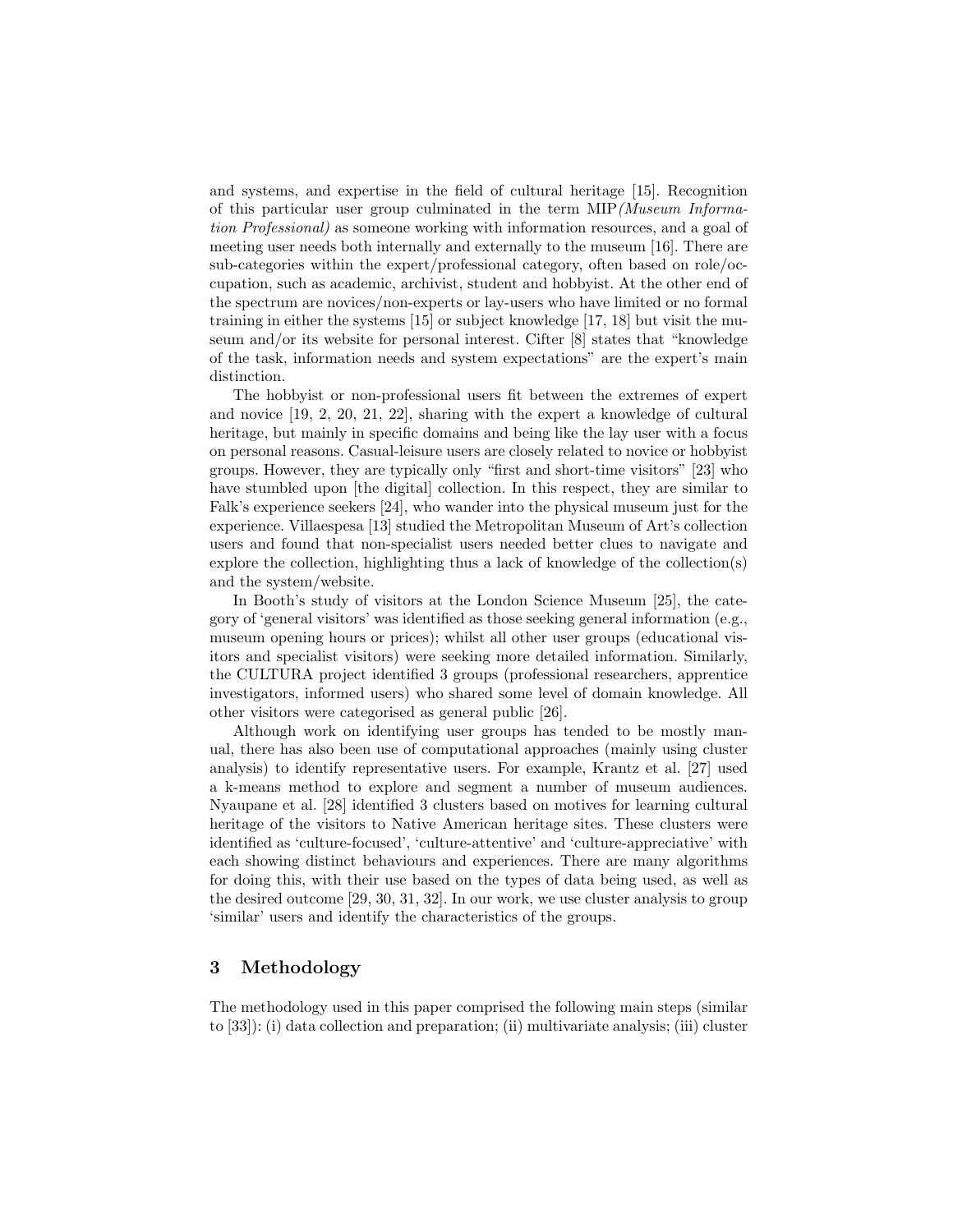analysis (assess cluster tendency, run algorithms, validate cluster quality and stability, profile clusters); and (iv) classification of user groups. The steps are described in more detail below.

## 3.1 Data collection and preparation

The dataset was collected in 2016 using an intercept pop-up survey on the NML website. The survey comprised 21 questions to gather information around users' demographics (e.g., age, gender, education, location, cultural heritage knowledge/experience and employment status), interactions with the NML website (e.g., frequency of use), and context of their visit to the website (e.g., purpose and motivation) when answering the survey. More information can be found in [14]. Overall, we obtained 514 complete responses that are used in this study.

From the 21 possible questions to use as variables in the study, 9 were deemed important in profiling users based on the results of our previous analysis [12]. All selected variables were categorical (nominal and ordinal): website visit reason (nom, 4 levels), website visit purpose (nom, 9 levels), frequency of website visit (ord, 5 levels), level of domain knowledge (ord, 4 levels), level of general CH knowledge (ord, 5 levels), location (nom, 5 levels), age group (ord, 5 levels), employment status (nom, 8 levels) and user group (nom, 8 levels). The last variable reflects a self-assigned user group: Academic (25), General Public (253), Museum Staff (10), Non-Professional (137), Other (26), Professional (5), Student (33), Teacher (25).

Further preprocessing included removing cases with 'unknown' responses (e.g. for levels of knowledge). We also merged categories (e.g. those with low counts) to reduce the number of variable categories. For example, we combined 'daily', 'weekly' and 'monthly' frequency of visit into a single 'regular' category. The resulting dataset was reduced to 487 cases. For the purposes of cluster analysis, the sample size is adequate, according to Qiu and Joe [34] who suggest that the sample size should be a minimum of 10 times the number of variables.

### 3.2 Multivariate analysis

Prior to further analysis, dimensionality reduction was run with categorical variables. In particular, Multiple Correspondence Analysis (MCA), an extension of Correspondence Analysis, was used to identify potential relationships between variables and a lower number of dimensions that can represent the variability in the dataset without losing important information [35]. MCA is similar to PCA; however, it can be used on multiple categorical variables. The use of multivariate analysis enables insight and also helps to confirm our understanding of the data.

We find that the first 5 dimensions account for 34.8% of the variance in the data. Figure 1 shows an MCA plot for individual variable categories on the first 2 dimensions (representing 16.2% of variance), with the shading of the points representing their squared cosine (cos2) score - this measures the degree of association between variable categories and a particular axis. The plot confirms what we might expect to see: that variable categories with a similar profile are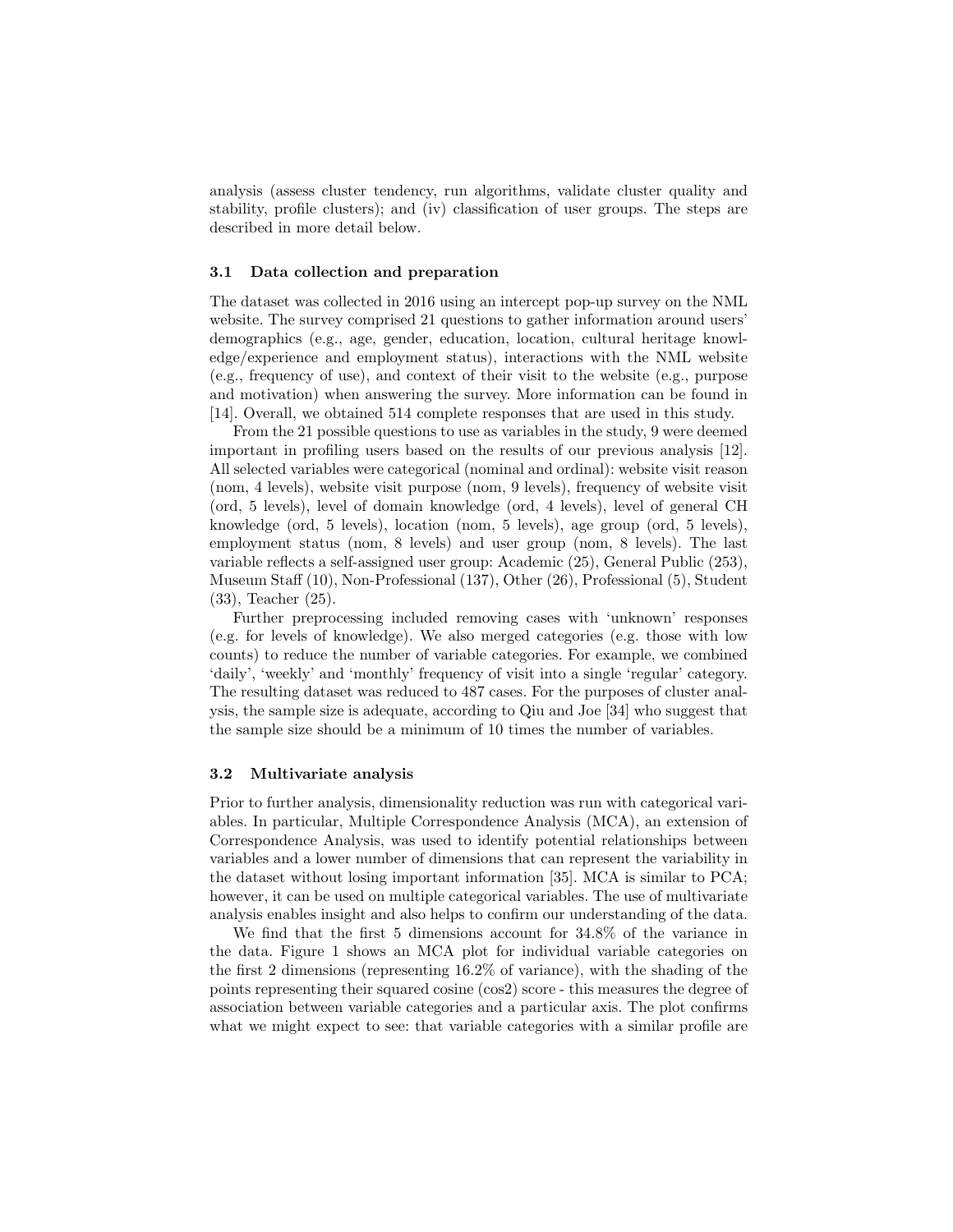

Fig. 1: MCA plot showing grouping of individual variable categories on first 2 dimensions

grouped (e.g., 65+ and retired), that some variables are well represented on the dimensions (e.g., student, study, retired) and that some variables are negatively correlated and positioned in opposing quadrants (e.g., expert and CH<sub>-5</sub> vs novice and CH 1-2). The results of this initial analysis also confirmed the findings of our previous analysis to distinguish characteristics of self-assigned groups [12].

Fig. 2: 2D t-SNE plots showing users by self-assigned groups (left) and PAM clusters (right)



We also applied non-linear dimensionality reduction using t-SNE that allows the visualisation of data in a lower-dimensional space, such as 2D, to identify patterns and trends [36]. Figure 2 shows example t-SNE plots for users by selfassigned group (left) and assigned cluster (right). We observe that points for the self-assigned groups are not as clearly separated as compared to those based on the cluster number.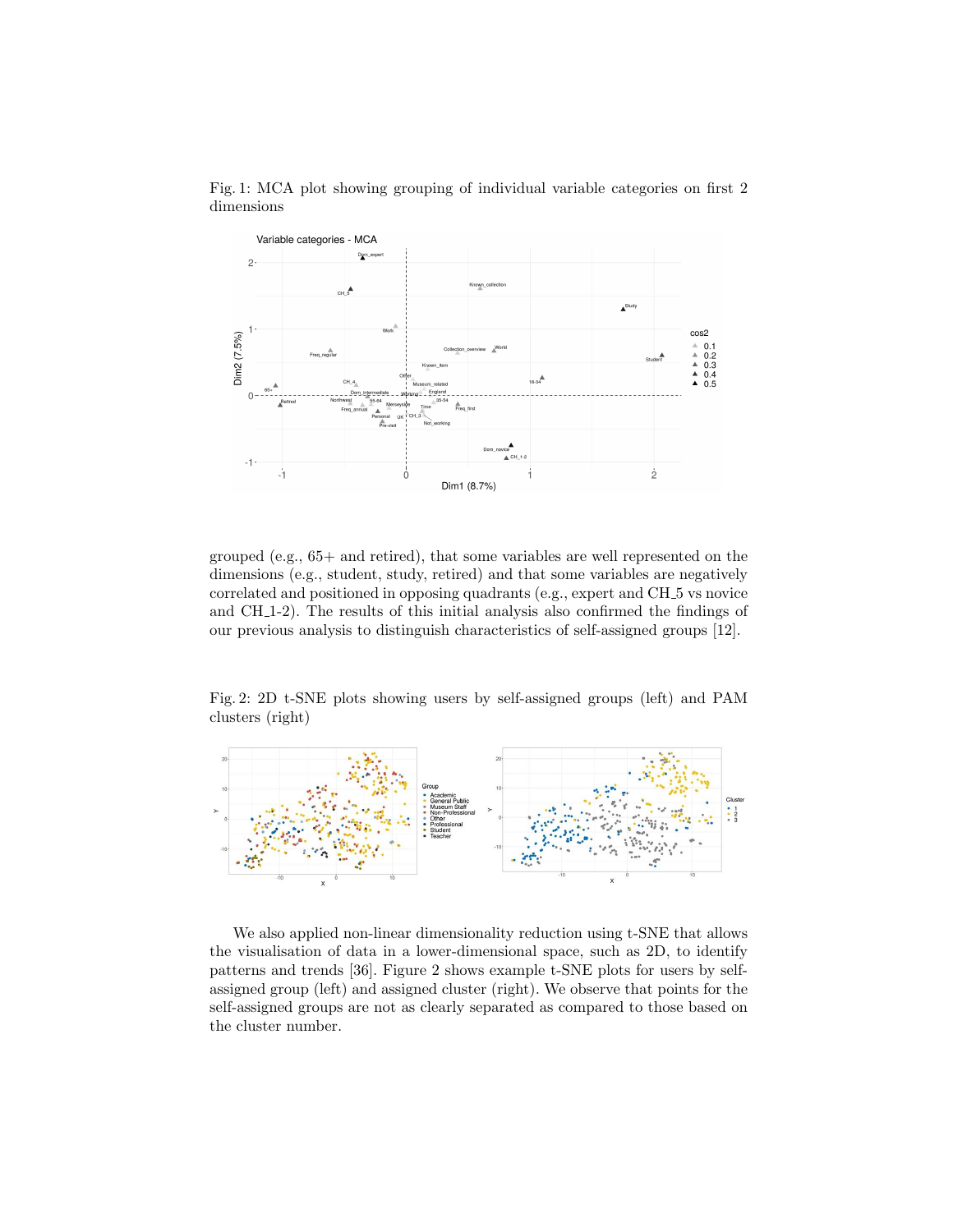#### 3.3 Cluster analysis

The overall approach to clustering followed the 4 steps in [37]: (i) data preprocessing; (ii) clusterability evaluation; (iii) select and run algorithms; and (iv) cluster evaluation. In addition to the data preprocessing already described, we also computed a dissimilarity matrix using Gower distance. For assessing clusterability, we computed the Hopkins statistic and manually inspected a visualisation of the dissimilarity matrix, looking for blocks of similar colour.

To perform cluster analysis, we reviewed approaches that could be used on nominal and ordinal categorical data (e.g., [38]). One group of methods is based on using a dissimilarity matrix (distance-based); another group can be applied directly to the data and model class probabilities (model-based). We opted for the simpler first approach whereby a dissimilarity matrix is first computed using the Gower distance that can handle multiple data types (in this case, using an adapted version of Manhattan distance for ordinal and the Dice coefficient for nominal categories). The dissimilarity matrix can then be used with standard clustering methods. In our case, we used PAM (Partitioning Around Medoids) [39], a partition-based algorithm that works similarly to k-means clustering, but cluster centres are restricted to be the observations themselves (i.e., medoids). Compared to k-means, the algorithm is more robust to noise and outliers and also has the benefit of having an observation serve as the exemplar for each cluster, thereby making cluster interpretation easier. Different approaches were used to determine the optimum number of clusters and evaluate cluster quality.

## 3.4 Classification

In this work for classification, we use a Random Forest (RF) classifier, a popular learning algorithm that builds many trees on bootstrapped copies of the training data [40]. Bagging aggregates the predictions across all trees and commonly gives good predictive performance with little hyperparameter tuning. For training the RF model, we split the data into train and test sets (70:30) and apply 5-fold cross-validation repeatedly (3 times). The Gini coefficient is used as the split rule for building the trees, and we also apply tuning using a grid search over the hyperparameter space, varying the *mtry* and *min.node.size* parameters. Feature importance is assessed using impurity. We also experimented with varying the num.trees parameter (starting with the suggested 10 x number of features) and settled on 400. The trained model is applied to the test data, and reported accuracy scores are based on these predictions.

## 4 Results and Analysis

## 4.1 Analysing the self-assigned groups

We first analysed the data to determine whether the self-assigned groups are separable. By inspecting the left-hand t-SNE plot in Figure 2 we can see that the self-assigned groups, on the whole, tend to spread across the plot, suggesting high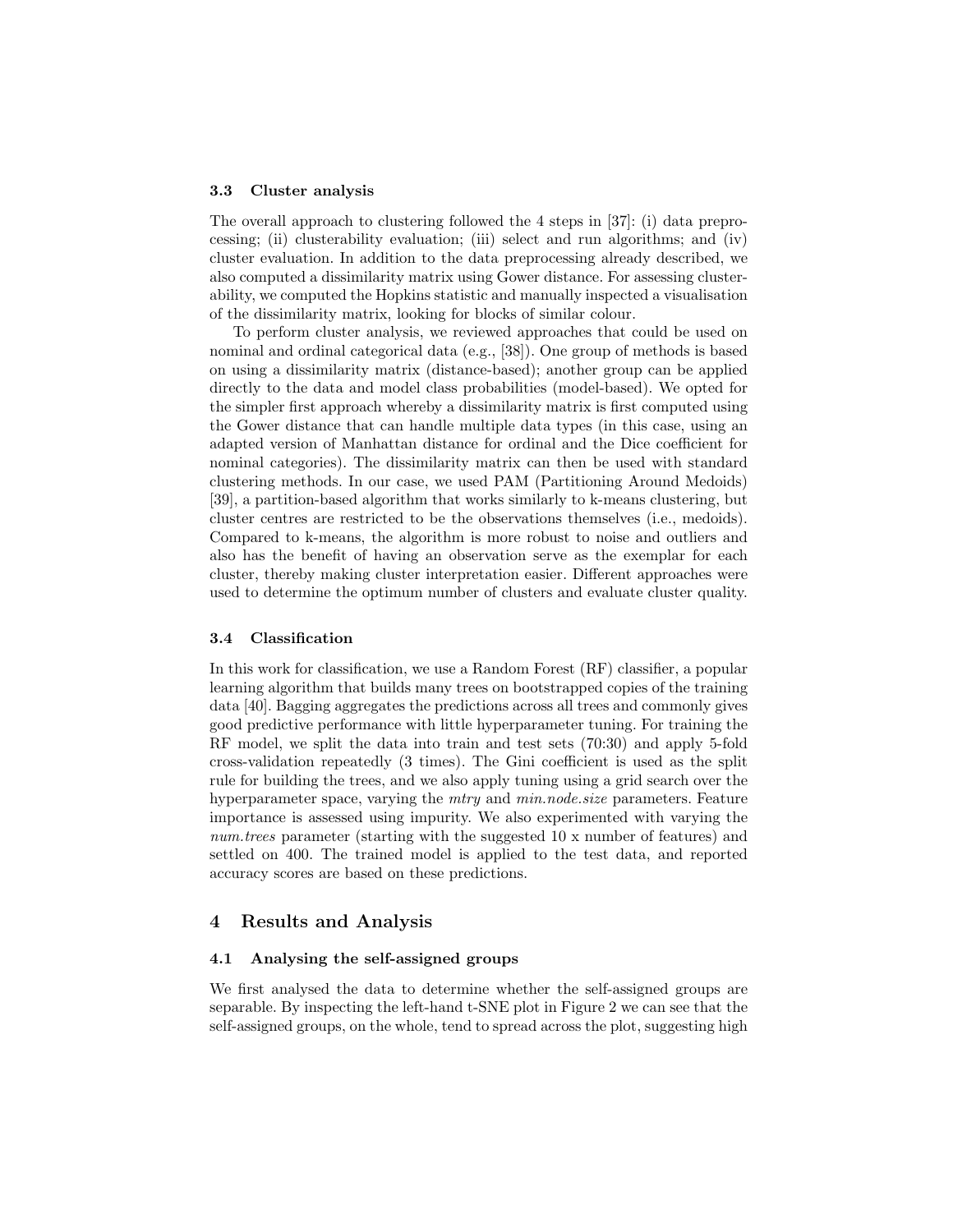overlap (including the General Public group). To further test this, we compared the output of PAM clustering (with  $k = 8$ ) against the self-assigned groups using the Adjusted Rand Index (ARI). The result is a very low score of 0.021, indicating almost no overlap. Classifying the users by their self-assigned group results in an overall accuracy of  $0.5315$  (No Information Rate, NIR =  $0.4895$ ) on the test data, which is not that high. However, since a significant fraction is correctly classified, we hypothesised that using clustering it should be possible to create a potentially, smaller set of more distinguishable user groups, which would be easier to cater to.

### 4.2 Clustering and classifying all users

We first checked for cluster tendency using the Hopkins statistic. A resulting score of 0.1826 is well below 0.5 suggesting the data is clusterable and therefore suitable for cluster analysis. We next perform cluster analysis on all users to investigate what groups emerge from the data. Using the *fuiz nbclust* package, we compute total WSS, average silhouette width and the gap statistic to identify the optimum number of clusters for PAM. The metrics suggest 3, 3, and 9 cluster solutions respectively. Opting for the majority solution we perform PAM with  $k = 3$ . The average silhouette width is 0.16 and cluster medoids are shown in Table 1. The representatives reflect the mode value for each of the categories and therefore hide some of the variation within the groups.

| $ {\bf Cluster} {\bf Visit} $ |                | $\mathbf{V}\mathbf{isit}$                                 |       | Freq Domain                                                           | CH   | Location $ Age Emp$           |                   |
|-------------------------------|----------------|-----------------------------------------------------------|-------|-----------------------------------------------------------------------|------|-------------------------------|-------------------|
|                               |                | Reason Purpose                                            |       | Know                                                                  | Know |                               | Status            |
|                               | personal other |                                                           | first | $\vert$ intermediate $\vert$ 3                                        |      | world                         | $ 35-54 $ working |
| $ 2\rangle$                   |                | $ {\rm personal} $ pre-visit <sup>*</sup> $ {\rm first} $ |       | intermediate 4                                                        |      | $ $ northwest $ 65+ $ retired |                   |
| 3                             |                |                                                           |       | $ {\rm personal} $ pre-visit <sup>*</sup>   annual   intermediate   3 |      | $ $ merseyside 35-54 working  |                   |

\*Pre-visit refers to website visitors preparing or planning for a physical museum visit. Table 1: Cluster representatives for PAM clustering  $(k = 3)$  of all users

However, inspecting the distribution of individual categories and exemplars within the clusters, we can summarise the clusters as follows:

- Cluster 1 Online researchers: part- and full-time workers (including students) visiting the website for a wide mix of reasons (including work or study), mainly seeking known items or collections and information about the museum, often first-time visitors with a range of domain knowledge (mostly intermediate) but higher CH knowledge, mostly aged between 18 and 54 and from outside the UK, therefore less likely to visit the museum in person (125 users).
- Cluster 2 CH enthusiasts: mostly first-time and annual visitors to the website for personal reasons, perhaps preparing for a physical visit but also a range of other museum-related and other purposes, generally intermediate levels of domain and CH knowledge, predominately working or retired and aged 55+ and located in the Northwest of England and Merseyside (126 users).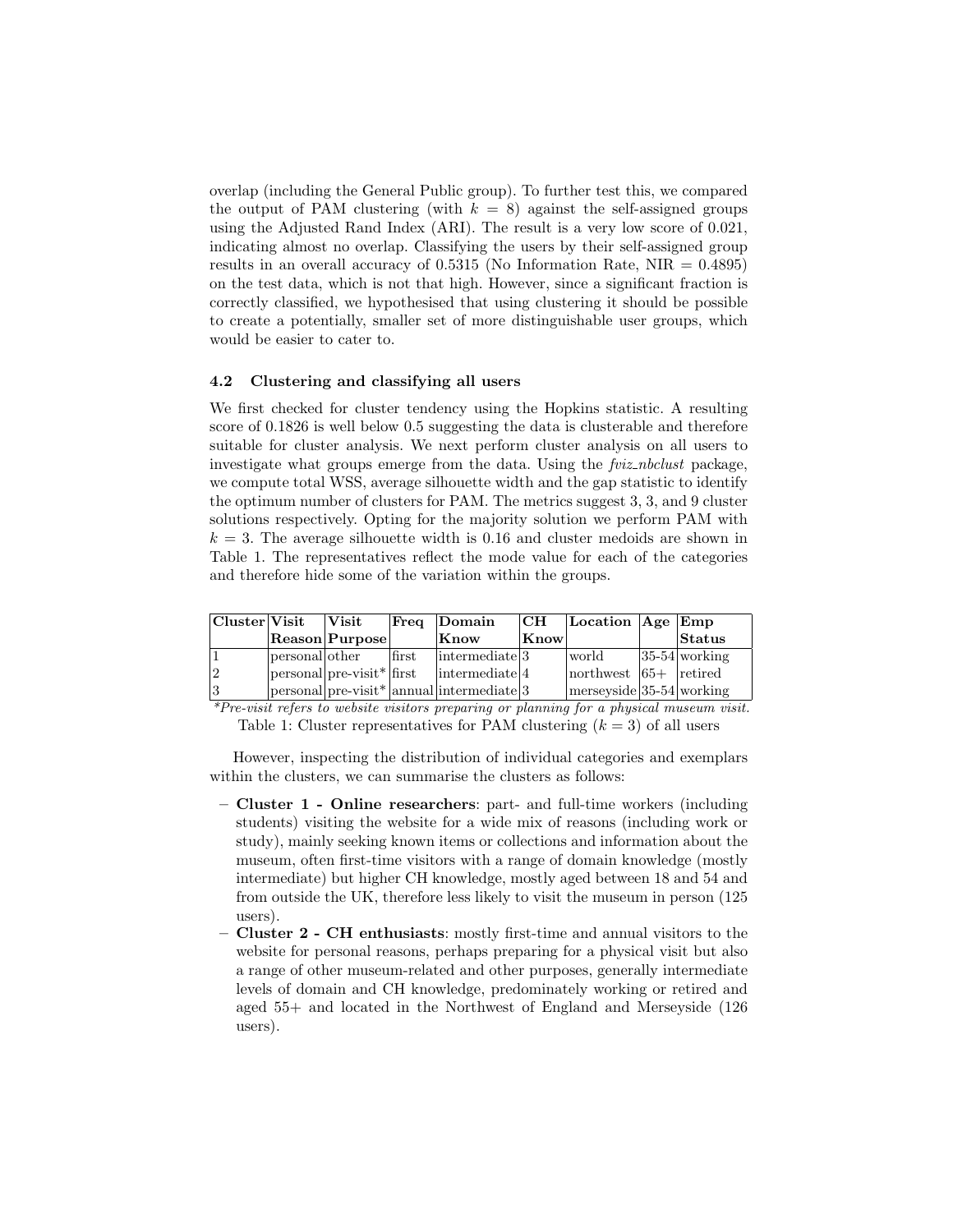– Cluster 3 - Local visiting workers: Typically, regular users, visiting the website for personal reasons and to pass time (although in a working capacity), mostly preparing for a visit to the museum, generally lower level of domain knowledge but an intermediate level of CH knowledge, mainly in the 35-64 age range and working from the local Merseyside area (236 users).

Inspecting the t-SNE plot (right) for the PAM clustering in Figure 2 would suggest that the clustering forms clear groups - the top right set of points is clearly representing Cluster 2, which seems to map onto mostly the retired and CH enthusiasts user group. Cluster 1 at the bottom left includes the student user group (amongst others). To check the stability of the clusters, we apply bootstrapping using the R clusterboot package. This runs PAM multiple times on samples of the data and compares the cluster outputs to determine how many points remain in the sample. The mean scores (1=all points remain in the same cluster) for the 3 clusters are 0.7432, 0.6770 and 0.8044, suggesting the first and third clusters are the most stable.

Training the Random Forest classifier on clusters from PAM, we obtain an accuracy of  $0.9306$  (NIR= $0.4861$ ) on the test data (0.9086 on the training data). Assessing global feature importance, variables are ranked as follows (by impurity): location  $(100)$ , age  $(66.4)$ , visit purpose  $(58.6)$ , frequency  $(52.6)$ , employment  $(52.5)$ , CH knowledge  $(14.8)$ , visit reason  $(6.2)$  and domain knowledge  $(0)$ .

### 4.3 Clustering and classifying General Public users

In this section, we focus on the users who have identified themselves as General Public (or General Users) for the purposes of the survey. As this is a dominant group for NML (and DCH more generally [13, 25]), we wanted to establish the homogeneity of this group, any sub-clusters and their defining characteristics. In prior work [12], we found that general users could often be distinguished as using the museum for personal use, often visiting for the first time, novice/intermediate domain knowledge, medium levels of CH knowledge, mainly from Merseyside/Northwest and generally in the mid-life age range.

In Section 4.1 we find that when classifying based on all self-assigned groups, the overall classification accuracy is low (0.5315). Furthermore, performing binary classification for GP vs Other, we obtain an overall accuracy of 0.6966  $(NIR=0.5172)$  on the test data. Inspecting the GP class only, we obtain an accuracy of 0.83. Overall, we find the GP group shares similarities with other groups (see the t-SNE plot in Figure 2), although there are still potential differences that can be used to automatically distinguish this group, suggesting that the group is fairly homogeneous.

| Cluster Visit                                                 |  | $\boldsymbol{\mathrm{V}}$ isit |  | Freq Domain                                                           | $\overline{\mathbf{C}}$ H | Location $ Age Emp$              |  |                   |  |  |
|---------------------------------------------------------------|--|--------------------------------|--|-----------------------------------------------------------------------|---------------------------|----------------------------------|--|-------------------|--|--|
|                                                               |  | Reason Purpose                 |  | Know                                                                  | Know                      |                                  |  | $\sf{Status}$     |  |  |
|                                                               |  |                                |  | $ {\rm personal} $ personal $ {\rm pre-visit} $ annual intermediate 4 |                           | $ $ merseyside $ 35-54 $ working |  |                   |  |  |
| 12                                                            |  | personal pre-visit first       |  | intermediate 3                                                        |                           | $ $ northwest $ 65+ $ retired    |  |                   |  |  |
| 13                                                            |  | personal pre-visit first       |  | novice                                                                |                           | england                          |  | $ 35-54 $ working |  |  |
| Table 2. Cluster representatives for DAM elustering $(h = 2)$ |  |                                |  |                                                                       |                           |                                  |  |                   |  |  |

Table 2: Cluster representatives for PAM clustering  $(k = 3)$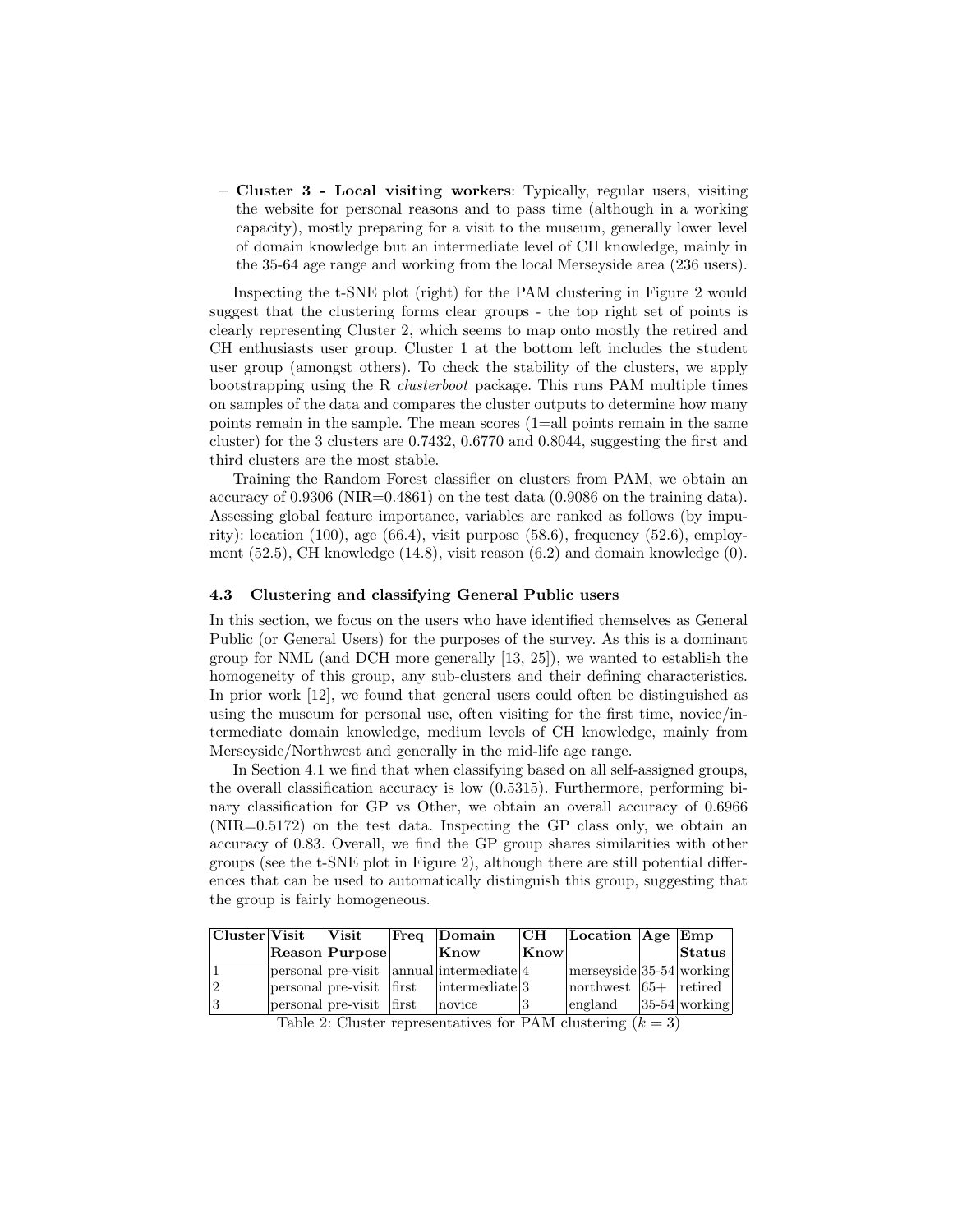Prior to performing clustering to identify potential subgroups within the general public users (236 users), we first check for clusterability using the Hopkins statistic (0.20) and visual inspection of a visualisation of the dissimilarity matrix. We conclude that this sub-group may contain clusters. Similarly to clustering all users with PAM, we start by computing a dissimilarity matrix using the Gower distance (using *daisy*). We then seek to identify the optimum number of clusters using the total within-cluster sum of square (WSS), average silhouette score and gap statistic. This time all metrics output  $k = 3$ , which we use for clustering with PAM. The resulting clustering has an average silhouette width of 0.18. The cluster medoids are shown in Table 2. We might summarise the groups as follows:

- Cluster 1 Regular website visiting local workers: generally users mainly visiting the website on a regular or annual basis for personal reasons, including preparing for a visit and seeking museum-related information, mostly intermediate and higher levels of domain and CH knowledge, working, aged 35-64 and local to the Merseyside area (99 users).
- Cluster 2 Local enthusiasts: also mainly using the site for personal use (and pass time) and preparing for a visit; however, mostly first-time and annual website visitors with intermediate levels of domain and CH knowledge, mostly 55+, retired and from the Northwest and Merseyside (64 users).
- Cluster 3 First-time non-local workers: mostly first-time users of the website using the website for personal use and to pass time, mostly in preparation for a visit; generally working with lower levels of domain and CH knowledge, mostly middle-aged 35-64 and from England but outside the Merseyside area (73 users).

The RF classifier is trained, with the target variable being the cluster number from PAM. Using a similar experimental setup as before, we obtain an accuracy of  $0.8841$  (NIR= $0.4203$ ) on the test data  $(0.8980$  on training data). Again, using impurity to calculate global feature importance, the variables are ranked as follows: employment (100), frequency (68.9), location (62.6), domain knowledge  $(50.9)$ , age  $(50.4)$ , CH knowledge  $(24.4)$ , visit purpose  $(7.2)$  and visit reason  $(0)$ .

## 5 Discussion

In this section, we summarise our findings and revisit the questions posed in Section 1.

[RQ1] How do cluster analysis results compare with the self-assigned groups? The results of the self-assigned groupings differ from the clusters based on the cluster analysis. This is evident from our analysis in that the self-assigned groups (using features collected from the users) tend to overlap. This is most clearly seen in the classification with self-assigned groups as the target feature where the classification accuracy is very low. In comparison, the groups based on clustering are fewer in number (using the simplest solution) and more distinct,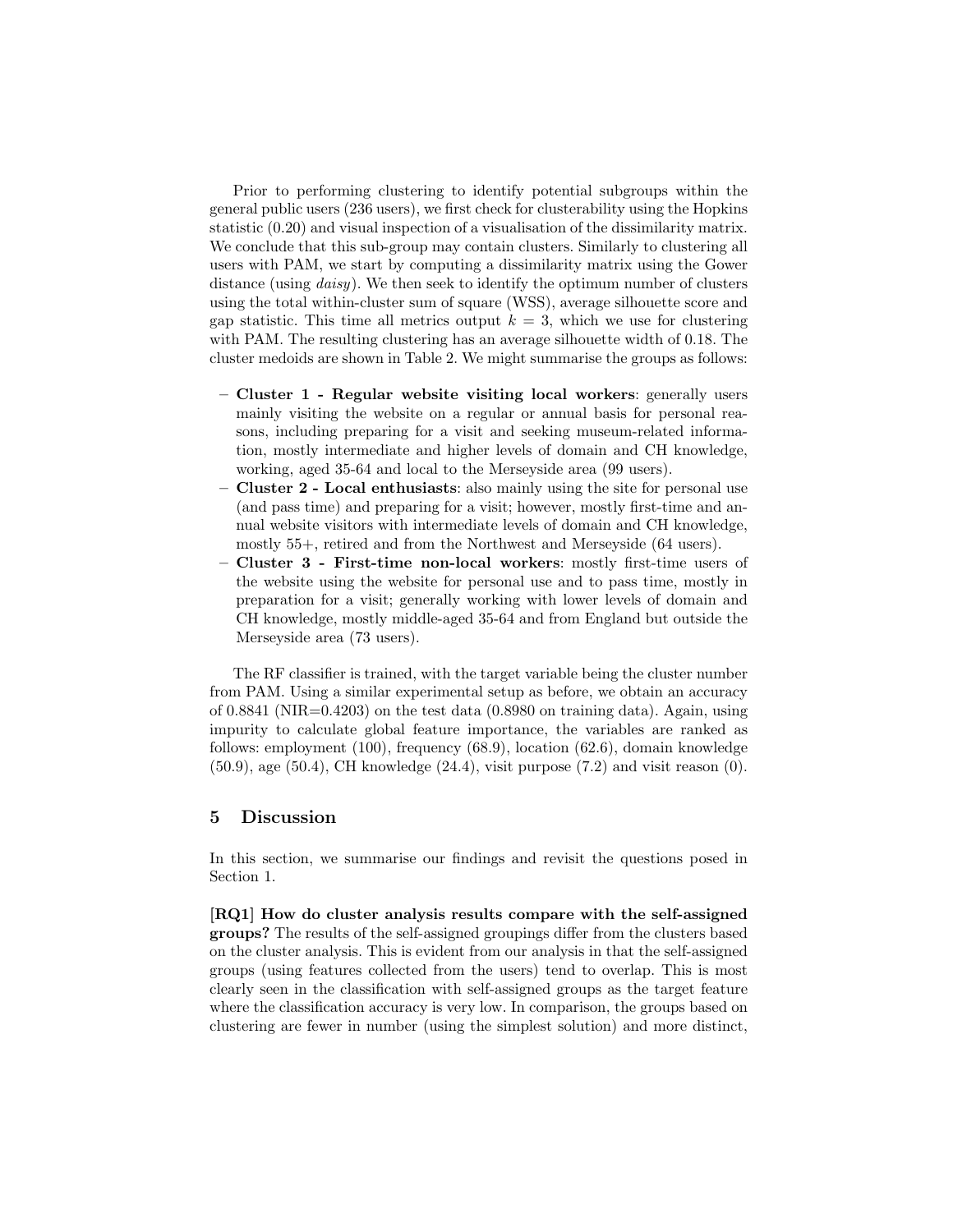resulting in far higher overall classification scores. We deduce three main categories of users from the overall data: online researchers, CH enthusiasts and local visiting workers that may provide much simpler (and more distinct) categories of users for NML to cater for.

[RQ2] Do sub-groups exist within the self-assigned General Public group? Much previous work has analysed the rather mystical 'general public' user that for NML provide a dominant user category. We find this group seems largely homogeneous but distinct and separable from the other groups - this is seen in the far higher classification accuracy for the GP class. However, potential sub-groups within the GP user group are identifiable, which we have labelled as: regular website visiting local workers, local enthusiasts, and first-time non-local workers. The first group may represent off duty teachers from the local area preparing for a personal visit or searching family history in their own time; the second group mainly reflects hobbyists and enthusiasts (e.g. interested in local history and genealogy). Finally, the third group may represent groups such as culture tourists, who are from outside the local area, arrive at the website and only view one or two pages before leaving. There are clearly similarities between the GP sub-groups and clusters obtained using all users (Tables 1 and 2). This may suggest that we do not need to cater for this group separately as they may be implicit within all groups already.

[RQ3] Can we classify the users based on the identified clusters? Overall, we are able to classify the users based on the features derived from the online survey and using the groups derived from cluster analysis. We have shown that the results on the clusters are far higher than the self-assigned groups, although we do find that the General Public user group can be distinguished using classification. This suggests we could automatically identify this group and then apply cluster analysis to further segment the group if desired.

# 6 Conclusions and Future Work

In this paper, we have extended prior work on studying users of the National Museums Liverpool websites using cluster analysis and classification. Based on a sample of users taken from an online survey, We have shown that a smaller set of more distinct groups exists, which may be easier to cater for than using self-assigned groups that commonly overlap and share characteristics. We also find that the General Public group (often treated as one group) may contain sub-groups. However, these reflect clusters from all users and may alleviate the need to model them separately. In future work we plan to experiment with further approaches for automatically profiling users, such as automated persona generation, comparing clustering methods and identifying ways of automating the process to alleviate the need for gathering data from user surveys for categorising online visitors (e.g., using relevant features from transaction logs).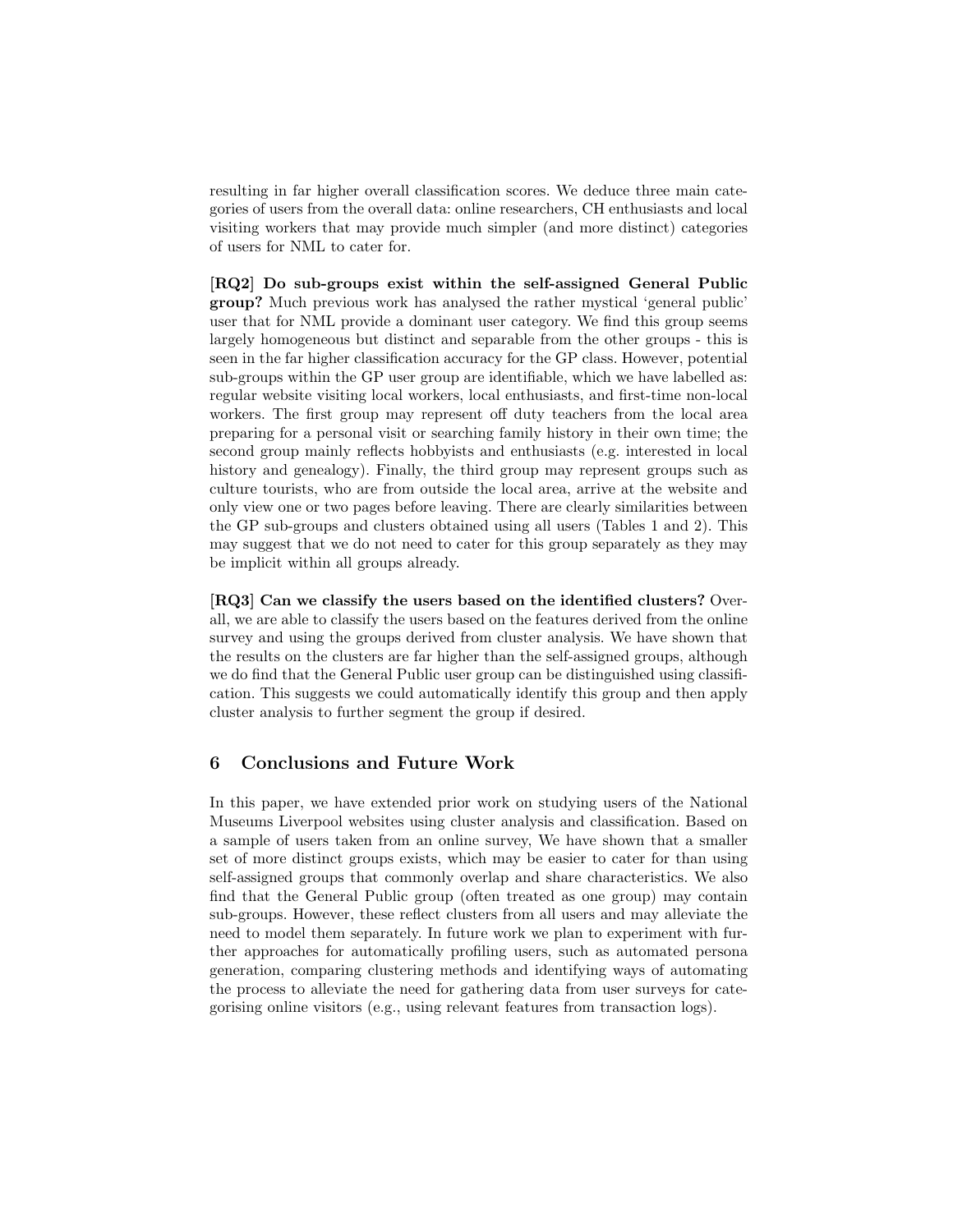## References

- 1 Hadley, W.: Covid-19 impact museum sector research findings (2020) [Accessed March 23rd, 2021].
- 2 Skov, M., Ingwersen, P.: Exploring information seeking behaviour in a digital museum context. In: Proceedings of the Second International Symposium on Information Interaction in Context. IIiX '08, New York, NY, USA, Acm (2008) 110–115
- 3 Case, D.: Looking for information: a survey of research on information seeking, needs, and behavior. Library and information science (2007)
- 4 Taylor, R.S.: Value-added processes in the information life cycle. Journal of the American Society for Information Science 33(5) (1982) 341–346
- 5 Johnson, A.: Users, use and context: supporting interaction between users and digital archives. What Are Archives?: Cultural and Theoretical Perspectives: A Reader (2008) 145–64
- 6 Whitelaw, M.: Generous interfaces for digital cultural collections. Digital Humanities Quarterly 9(1) (2015) 38
- 7 Allen, R.B.: Chapter 3 mental models and user models. In Helander, M.G., Landauer, T.K., Prabhu, P.V., eds.: Handbook of Human-Computer Interaction (Second Edition). Second edition edn. North-Holland, Amsterdam (1997) 49–63
- 8 Cifter, A.S., Dong, H.: User characteristics: Professional vs. lay users (2009)
- 9 Salminen, J., Jung, S.G., Chowdhury, S., Robillos, D.R., Jansen, B.: The ability of personas: An empirical evaluation of altering incorrect preconceptions about users. International Journal of Human-Computer Studies (2021) 102645
- 10 Walsh, D., Hall, M.: Just looking around: Supporting casual users initial encounters with digital cultural heritage. In Gade, M., Hall, M., Huurdeman, H., Kamps, J., Koolen, M., Skov, M., Toms, E., Walsh, D., eds.: Proceedings of the First International Workshop on Supporting Complex Search Tasks colocated with the 37th European Conference on Information Retrieval (ECIR 2015). Volume 1338 of CEUR Workshop Proceedings., CEUR-WS.org (March 2015)
- 11 Walsh, D., Hall, M., Clough, P., Foster, J.: The ghost in the museum website: Investigating the general public's interactions with museum websites. In Kamps, J., Tsakonas, G., Manolopoulos, Y., Iliadis, L., Karydis, I., eds.: Research and Advanced Technology for Digital Libraries, Cham, Springer, Springer International Publishing (2017) 434–445
- 12 Walsh, D., Hall, M.M., Clough, P., Foster, J.: Characterising online museum users: a study of the national museums liverpool museum website. International Journal on Digital Libraries 21(1) (Mar 2020) 75–87
- 13 Villaespesa, E.: Museum collections and online users: Development of a segmentation model for the metropolitan museum of art. Visitor Studies  $22(2)$ (2019) 233–252
- 14 Walsh, D., Clough, P., Foster, J.: User categories for digital cultural heritage. In Clough, P., Goodale, P., Agosti, M., Lawless, S., eds.: Proceedings of the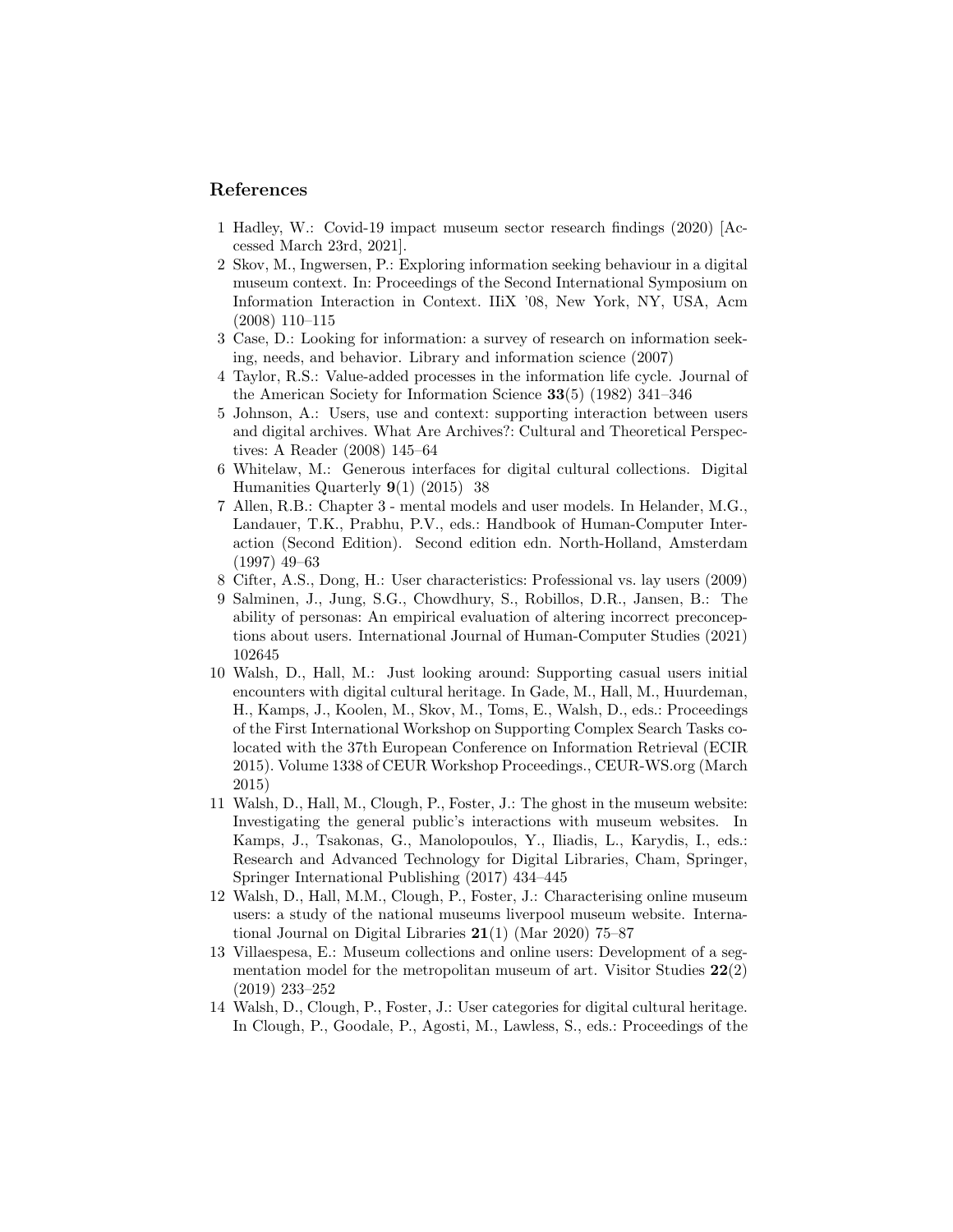First International Workshop on Accessing Cultural Heritage at Scale colocated with Joint Conference on Digital Libraries 2016 (JCDL 2016). Volume 1611 of CEUR Workshop Proceedings., CEUR-WS.org (June 2016)

- 15 Pantano, E.: Virtual cultural heritage consumption: a 3d learning experience. International Journal of Technology Enhanced Learning 3(5) (2011) 482–495
- 16 Marty, P.F.: Meeting user needs in the modern museum: Profiles of the new museum information professional. Library & information science research 28(1) (2006) 128–144
- 17 Hogg, C., Williamson, C.: Whose interests do lay people represent? towards an understanding of the role of lay people as members of committees. Health Expectations  $4(1)$  (2001) 2–9
- 18 Vilar, P., Šauperl, A.: Archival literacy: Different users, different information needs, behaviour and skills. In: Information Literacy. Lifelong Learning and Digital Citizenship in the 21st Century. Springer (2014) 149–159
- 19 Kelly, L.: The interrelationships between adult museum visitors' learning identities and their museum experiences. chapter 3. Methodology (2007) 3–46
- 20 Skov, M.: The reinvented museum: Exploring information seeking behaviour in a digital museum context. PhD thesis, Københavns Universitet'Københavns Universitet', Faculty of Humanities, School of Library and Information Science, Royal School of Library and Information Science (2009) unpublished thesis.
- 21 Elsweiler, D., Wilson, M.L., Lunn, B.K.: Chapter 9 understanding casualleisure information behaviour. New Directions in Information Behaviour (Library and Information Science, Volume 1) Emerald Group Publishing Limited 1 (2011) 211–241
- 22 Spellerberg, M., Granata, E., Wambold, S.: Visitor-first, mobile-first: Designing a visitor-centric mobile experience. In: Museums and the Web. (2016)
- 23 Ardissono, L., Kuflik, T., Petrelli, D.: Personalization in cultural heritage: The road travelled and the one ahead. User Modeling and User-Adapted Interaction 22(1-2) (April 2012) 73–99
- 24 Falk, J.H.: Identity and the museum visitor experience. Left Coast Press (2009)
- 25 Booth, B.: Understanding the information needs of visitors to museums. Museum Management and Curatorship 17(2) (1998) 139–157
- 26 Sweetnam, M., Siochru, M., Agosti, M., Manfioletti, M., Orio, N., Ponchia, C.: Stereotype or spectrum: Designing for a user continuum. In: the Proceedings of the First Workshop on the Exploration, Navigation and Retrieval of Information in Cultural Heritage, ENRICH. (2013)
- 27 Krantz, A., Korn, R., Menninger, M.: Rethinking museum visitors: Using k-means cluster analysis to explore a museum's audience. Curator: The Museum Journal 52(4) (2009) 363–374
- 28 Nyaupane, G.P., White, D.D., Budruk, M.: Motive-based tourist market segmentation: An application to native american cultural heritage sites in arizona, usa. Journal of Heritage Tourism 1(2) (2006) 81–99